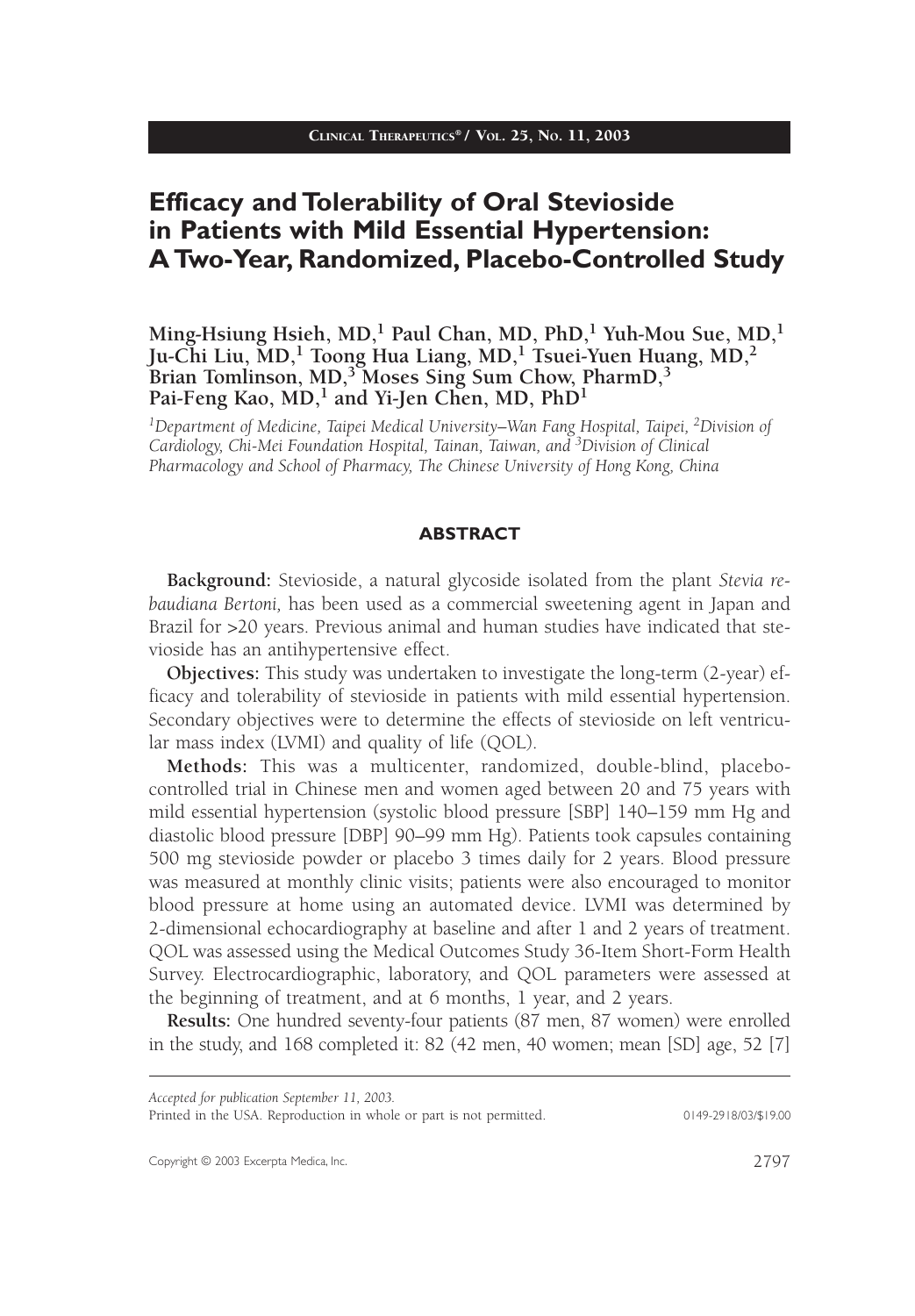years) in the stevioside group and 86 (44 women, 42 men; mean age, 53 [7] years) in the placebo group. After 2 years, the stevioside group had significant decreases in mean (SD) SBP and DBP compared with baseline (SBP, from 150 [7.3] to 140 [6.8] mm Hg; DBP, from 95 [4.2] to 89 [3.2] mm Hg; *P* < 0.05) and compared with placebo (*P* < 0.05). Based on patients' records of self-monitored blood pressure, these effects were noted beginning  $\sim$ 1 week after the start of treatment and persisted throughout the study. There were no significant changes in body mass index or blood biochemistry, and the results of laboratory tests were similar in the 2 groups throughout the study. No significant difference in the incidence of adverse effects was noted between groups, and QOL scores were significantly improved overall with stevioside compared with placebo (*P* < 0.001). Neither group had a significant change in mean LVMI. However, after 2 years, 6 of 52 patients (11.5%) in the stevioside group had left ventricular hypertrophy (LVH), compared with 17 of 50 patients (34.0%) in the placebo group  $(P < 0.001)$ . Of those who did not have LVH at baseline, 3 of 46 patients (6.5%) in the stevioside group had developed LVH after 2 years, compared with 9 of 37 patients  $(24.3\%)$  in the placebo group  $(P < 0.001)$ .

**Conclusions:** In this 2-year study in Chinese patients with mild hypertension, oral stevioside significantly decreased SBP and DBP compared with placebo. QOL was improved, and no significant adverse effects were noted. (*Clin Ther.* 2003;25: 2797–2808) Copyright © 2003 Excerpta Medica, Inc.

**Key words:** stevioside, hypertension, adverse effect, quality of life.

## **INTRODUCTION**

Hypertension is one of the most important modifiable risk factors for coronary heart disease (the leading cause of death in the United States and many European nations), stroke (the third leading cause), congestive heart failure, end-stage renal disease, and peripheral vascular disease. $1-4$  Improvements in the identification and treatment of hypertension have contributed to a major reduction in the incidence of cardiovascular disease in many countries.<sup>5,6</sup> Despite these advances in the detection and pharmacologic treatment of hypertension, inadequate blood pressure control continues to be a major public health problem.<sup>7</sup> Compliance with antihypertensive therapy may be an important barrier to optimal blood pressure control, as some antihypertensive drug treatments can have a negative impact on quality of life (QOL).<sup>8,9</sup> Development of new antihypertensive agents that have good efficacy and tolerability and that could also be regarded as natural products would be of considerable clinical interest, particularly in China, where herbal preparations are viewed favorably by patients.

Stevioside is a natural glycoside isolated from the plant *Stevia rebaudiana Bertoni* (Figure). It has been used as a commercial sweetening agent in Japan and Brazil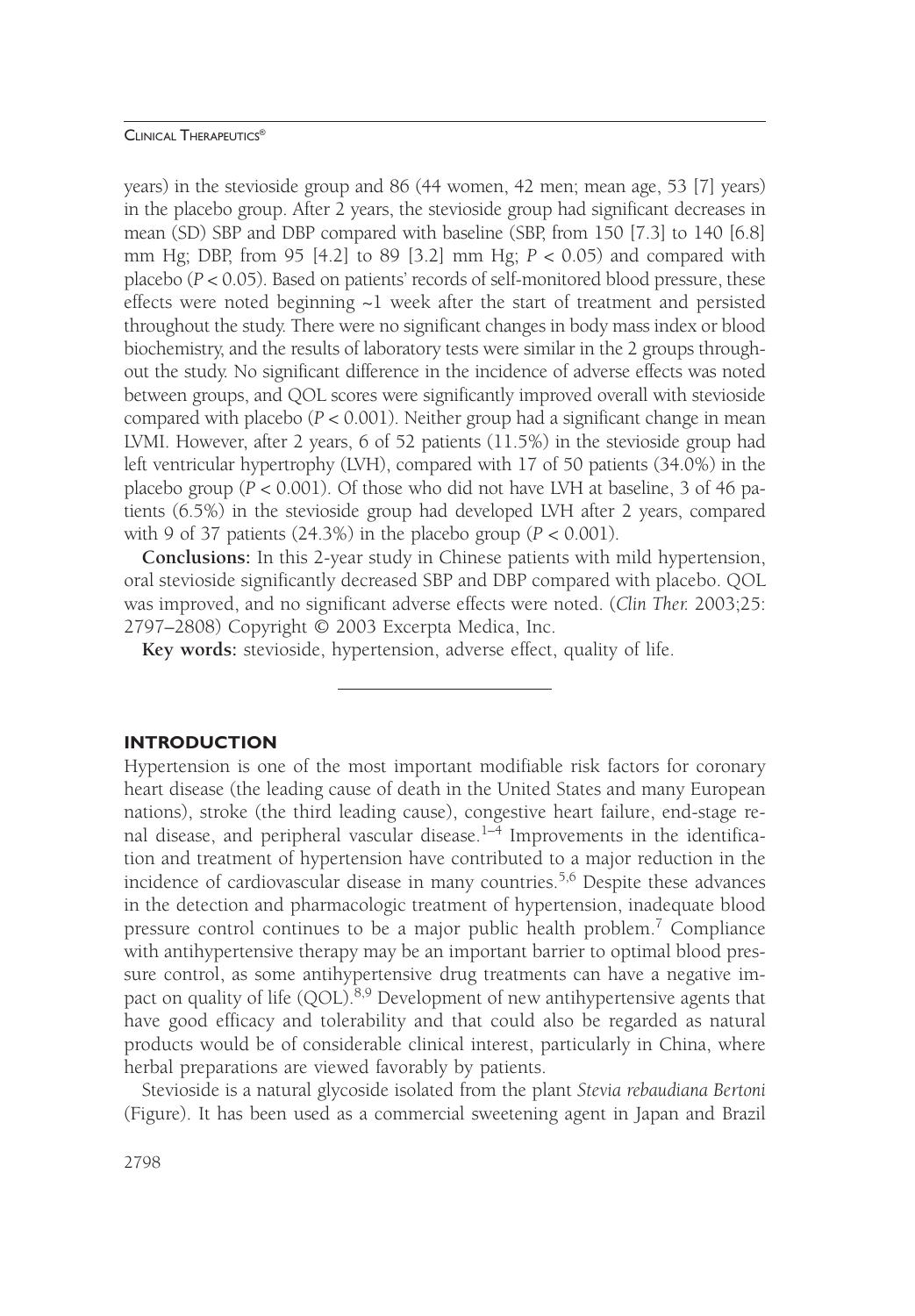M.-H. Hsieh et al.



Figure. Chemical structure of stevioside.

for  $>$ 20 years.<sup>10,11</sup> Previous studies have shown that purified stevioside induces blood pressure reduction, diuresis, and natriuresis in rats.<sup>12</sup> Intravenous administration of stevioside resulted in a clinically significant hypotensive effect in spontaneously hypertensive rats, without adverse effects on heart rate or serum catecholamine levels.13 In addition, previous animal studies found that stevioside had a short duration of action.<sup>14,15</sup> In >20 years of use as a natural sweetener, stevioside has not been associated with significant adverse effects, which supports its tolerability during long-term use in humans. Recent preliminary data have shown its short-term effectiveness and tolerability in patients with hypertension.<sup>16</sup>

This study was undertaken to investigate the long-term efficacy and tolerability of stevioside in the treatment of patients with mild essential hypertension. Secondary objectives were to determine the effects of stevioside on left ventricular mass index (LVMI) and QOL.

## **PATIENTS AND METHODS**

#### *Patient Population*

Eligible patients were Chinese men and women between the ages of 20 and 75 years with newly diagnosed mild (stage 1) essential hypertension, as defined in the sixth report of the Joint National Committee on Prevention, Detection, Evaluation, and Treatment of High Blood Pressure<sup>7</sup> (JNC VI)—sitting systolic blood pressure (SBP) between 140 and 159 mm Hg, and sitting diastolic blood pressure (DBP) between 90 and 99 mm Hg. They had to be otherwise healthy, with no target-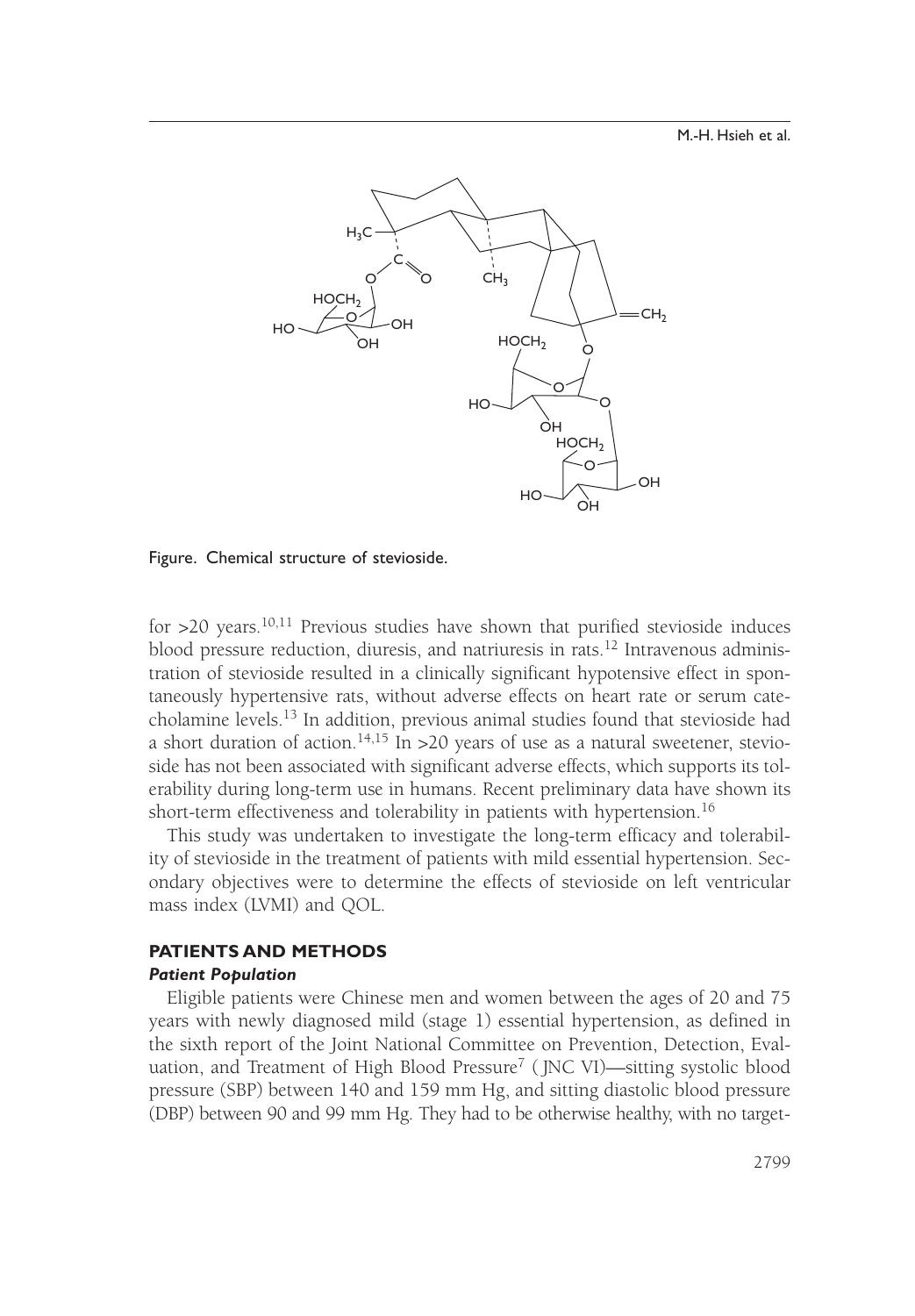organ damage caused by hypertension, no secondary causes of hypertension, and no cardiac disease, malignancies, significant renal impairment (serum creatinine concentration >2.0 mg/dL), or hepatic dysfunction.

#### *Study Design*

This was a 2-year, multicenter, double-blind, placebo-controlled trial. Following a 2-week placebo run-in phase during which no antihypertensive agents were given and blood pressure was monitored, a computer-generated randomization scheme was used to assign patients to receive stevioside capsules (Nan Kai Chemical Factory, Tien Jing, China) 500 mg TID or matching placebo. Patients were asked to return for follow-up visits every month during active treatment for measurement of blood pressure and assessment of adverse effects.

Because these patients had stage 1 hypertension and were free of target-organ damage and other major cardiovascular risk factors, it was considered ethical for the study to include a placebo group. The JNC VI guidelines recommend drug treatment for patients with this degree of hypertension if blood pressure remains elevated after 12 months despite lifestyle modification,<sup>7</sup> but other guidelines (eg, those of the World Health Organization–International Society for Hypertension<sup>17</sup>) suggest that such low-risk patients can be observed for a longer period. Furthermore, these patients were seen frequently, making it possible to initiate conventional antihypertensive medication if blood pressure was seen to be increasing.

The study protocol conformed to the ethical guidelines of the Declaration of Helsinki as amended in 1989 and was approved by the institutional review board of each participating center. All patients gave written informed consent.

## *Study Assessments*

Blood pressure was measured in the clinic using a mercury sphygmomanometer.18 Trough values were the mean of 3 readings taken 10 minutes apart with the patient in the sitting position after a 15-minute rest. Patients were also encouraged to measure their blood pressure at home in the morning using an automated electronic device.

Patients were asked to abstain from heavy meals for 48 hours before a visit. Venous blood for laboratory tests was drawn between 8:00 and 10:00 AM after an overnight fast. Blood was collected into the appropriate tubes for determination of glucose, cholesterol, triglyceride, and electrolyte concentrations; renal function (uric acid, blood urea nitrogen, and creatinine); alanine aminotransferase (ALT); and aspartate aminotransferase (AST). Glucose, uric acid, blood urea nitrogen, creatinine, ALT, and AST were measured using a Monarch Autoanalyzer system (Instrumentation Laboratories, Lexington, Massachusetts). Total cholesterol and triglycerides were measured enzymatically using commercially available kits (Boehringer Mannheim GmbH, Mannheim, Germany). The high-density lipopro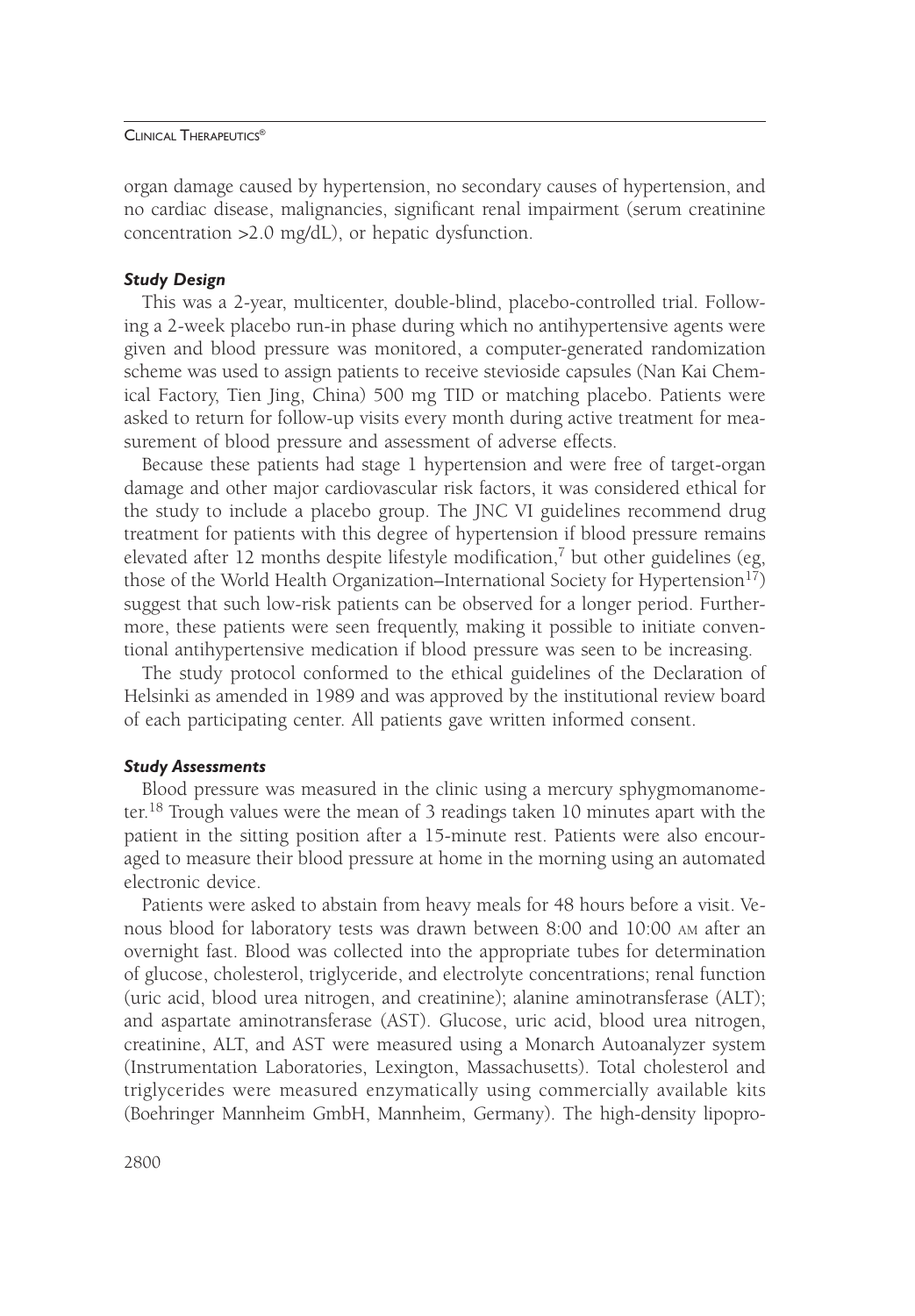tein cholesterol concentration was determined by precipitation, and the low-density lipoprotein cholesterol concentration was calculated using the Friedewald approximation.

LVMI was determined by 2-dimensional echocardiography (Sonos 5500 imaging system, Hewlett-Packard Company, Palo Alto, California) at baseline and after 1 and 2 years of treatment using the area–length algorithm.<sup>19</sup> The individual who assessed the echocardiograms was blinded to treatment.

QOL was assessed using the Medical Outcomes Study 36-Item Short-Form Health Survey  $(SF-36)$ ,<sup>20</sup> which consists of 8 subscales—physical functioning, role limitation–physical, bodily pain, general health perception, vitality, social functioning, role limitation–emotional, and mental health. Respondents are asked to evaluate their own health during the past 30 days. Each scale is scored from 0 (poorest health) to 100 (optimal health). The psychometric properties of the SF-36 have been examined extensively and found to be valid and reliable.<sup>21,22</sup> The questionnaire has been shown to distinguish healthy from chronically ill individuals and to differentiate between patients with various types of chronic conditions.<sup>22</sup>

Electrocardiography, laboratory tests, and QOL assessments were performed at the beginning of treatment and at 6 months, 1 year, and 2 years. In addition, compliance was monitored by capsule counts at each visit.

## *Statistical Analysis*

The primary efficacy end point was reduction in trough SBP and DBP at 2 years in the stevioside group compared with the placebo group using last-observationcarried-forward methodology. All statistical tests were 2-sided. Data are reported as mean [SD]. Significance was set at *P* < 0.05 for differences between the activetreatment and placebo groups.

Based on  $\alpha$  = 0.05 and an SD of 12 mm Hg, it was determined that 62 patients per group would provide 90% power to detect a difference in the primary efficacy end point of 7 mm Hg. Because of a scarcity of data specific to patients with stage 1 hypertension, this estimated SD was based on a previous study in patients with stage 1 hypertension.<sup>23</sup>

An analysis of variance (ANOVA) model in SAS (SAS Institute Inc., Cary, North Carolina) with site and treatment as factors was used to compare between-group changes in trough SBP and DBP; echocardiography and QOL measurements; and heart rate, body mass index (BMI), and electrocardiographic findings. The proportion of responders (those achieving an SBP <140 mm Hg or DBP <90 mm Hg, or a 10% reduction in SBP or DBP from baseline) was calculated for each treatment group. ANOVA was used to assess the effects of BMI and blood pressure at baseline on the change from baseline in LVMI. Echocardiographic findings were analyzed only if a patient had both baseline and end-of-study examinations that were of acceptable technical quality. The Fisher exact test was used for comparisons of efficacy and safety between treatment groups.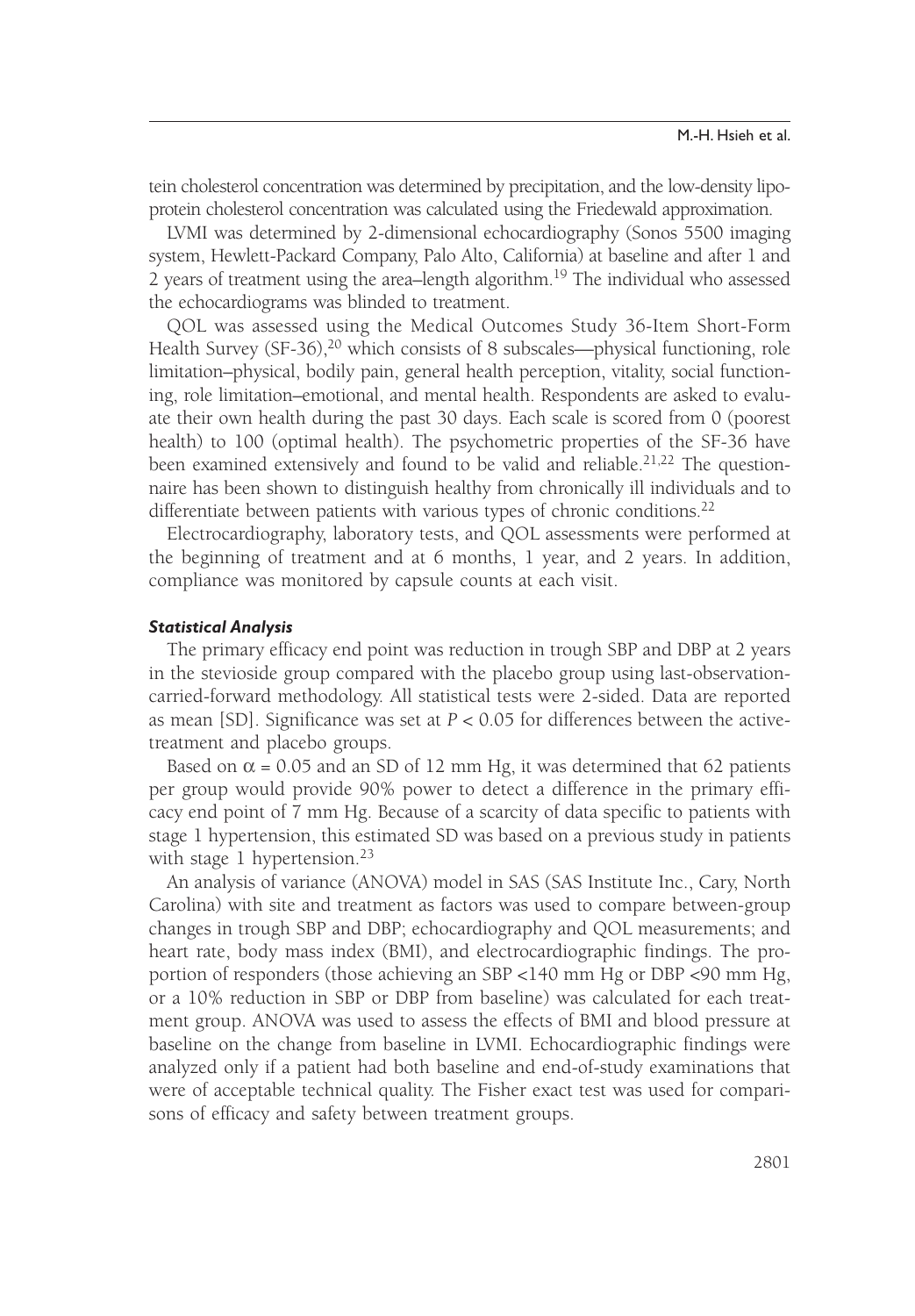## **RESULTS**

## *Baseline Characteristics*

One hundred seventy-four patients (87 men, 87 women) were enrolled in the study, and 168 completed it: 82 (42 men, 40 women; mean [SD] age, 52 [7] years) in the stevioside group and 86 (44 women, 42 men; mean age, 53 [7] years) in the placebo group. Six patients (3 in each group) were withdrawn before the last scheduled study visit for loss to follow-up (1 in each group) and adverse effects (2 in each group). These patients were not included in the statistical analyses. Patients' baseline clinical and biochemical characteristics were similar at randomization (Table I).

Based on the analysis of data from patients with acceptable baseline and endof-study echocardiographic examinations (52 stevioside, 50 placebo), mean (SD)

|                        | Stevioside      |                          |                 | Placebo          |  |
|------------------------|-----------------|--------------------------|-----------------|------------------|--|
|                        | <b>Baseline</b> | End Point                | <b>Baseline</b> | End Point        |  |
| Sex, no.               |                 |                          |                 |                  |  |
| Male                   | 43              | 42                       | 44              | 42               |  |
| Female                 | 42              | 40                       | 45              | 44               |  |
| Age, y                 | 51(6)           | 52 $(7)$                 | 52(8)           | 53 $(7)$         |  |
| BMI, kg/m <sup>2</sup> | 22.9(2.6)       | 23.0(2.0)                | 23.8(2.6)       | 23.6(2.4)        |  |
| SBP, mm Hg             | 150(7.3)        | $140(6.8)$ <sup>*†</sup> | 149(6.0)        | 150(7.0)         |  |
| DBP, mm Hg             | 95 (4.2)        | $89(3.2)^{*+}$           | 96 (4.2)        | 95 (4.8)         |  |
| Heart rate, beats/min  | 66.4(5.8)       | 68.4(7.0)                | 68.4(6.8)       | 68.4(7.8)        |  |
| Serum values           |                 |                          |                 |                  |  |
| Creatinine, mg/dL      | 1.2(0.4)        | 1.2(0.5)                 | 1.2(0.3)        | 1.3(0.4)         |  |
| CPK, U/L               | 65(7)           | 59(6)                    | 62(6)           | 58 (8)           |  |
| AST, U/L               | 22(5)           | 19(6)                    | 20(6)           | 18(7)            |  |
| ALT, U/L               | 20(4)           | 18(6)                    | 18(5)           | 20(6)            |  |
| Sodium, mEq/L          | 139.5(4.8)      | 140.2(4.3)               | 138(4.8)        | 141.8(3.6)       |  |
| Potassium, mEq/L       | 4.5(0.4)        | 4.3(0.5)                 | 4.3(0.4)        | 4.5(0.3)         |  |
| Chloride, mEq/L        | 99.8 (7.8)      | 98.3 (6.8)               | 100.4(10.8)     | $100.8$ $(12.0)$ |  |
| Plasma values, mg/dL   |                 |                          |                 |                  |  |
| Glucose                | $100.8$ (11.2)  | 101.4(10.8)              | 102.5(12.6)     | $108.2$ (11.8)   |  |
| Total cholesterol      | 200.4 (26.4)    | 198.6 (27.4)             | 202.2 (28.2)    | 203.3 (29.4)     |  |
| HDL-C                  | 49.8 (19.2)     | 50.5 $(18.2)$            | 49.9 (18.6)     | 50.2(20.5)       |  |
| Triglycerides          | 130.6 (30.2)    | 128 (36.6)               | 133.5(37.1)     | 126.6(41.9)      |  |

## Table I. Characteristics of the stevioside and placebo groups at baseline and end point. Values are mean (SD) unless otherwise indicated.

BMI = body mass index; SBP = systolic blood pressure; DBP = diastolic blood pressure; CPK = creatinine phosphokinase;AST = aspartate aminotransferase;ALT = alanine aminotransferase; HDL-C = high-density lipoprotein cholesterol. \* *P* < 0.05 versus baseline.

†*P* < 0.05 versus placebo end point.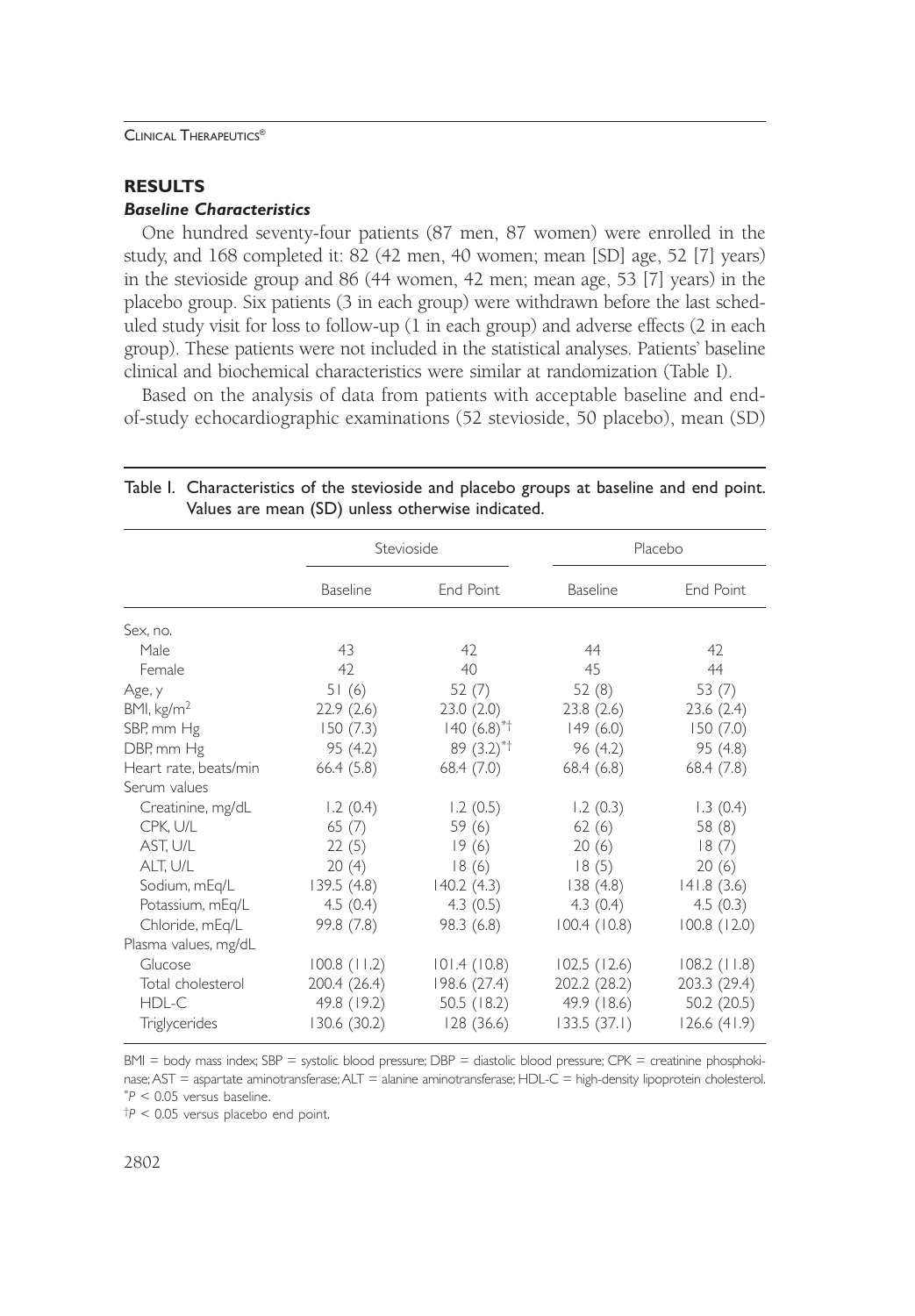LVMI was also similar at baseline in the 2 groups (stevioside, 92.4 [16.8]  $g/m^2$ ; placebo, 93.4 [18.9]  $g/m^2$ ). Left ventricular hypertrophy (LVH) has been defined as an LVMI >116  $g/m^2$  for men and an LVMI >104  $g/m^2$  for women.<sup>24</sup> Based on these criteria, LVH was present at baseline in 8 patients in the stevioside group (15%) and 12 patients (24%) in the placebo group.

At baseline, the mean (SD) total score on the SF-36 was 68.8 (16.8) in the stevioside group and 67.4 (20.8) in the placebo group. There were no significant between-group differences in scores on any SF-36 subscale at baseline. In both groups, scores were highest on the physical functioning subscale and lowest on the general health perception subscale.

## *Compliance*

All patients who completed the study followed the prescribed treatment schedule throughout the 2-year treatment period, and the degree of compliance was similar in the 2 groups. In the stevioside group, the mean (SD) intake of the planned number of capsules was 96% (3%) following randomization and 93% (3%) during treatment. In the placebo group, mean capsule intake was 95% (4%) following randomization and 92% (3%) during treatment.

#### *Efficacy*

Table I summarizes baseline and end-point blood pressure data for the 2 groups. After 2 years, mean [SD] SBP and DBP were significantly reduced from baseline in the stevioside group (SBP, from 150 [7.3] to 140 [6.8] mm Hg; DBP, from 95 [4.2] to 89 [3.2] mm Hg; *P* < 0.05), representing respective reductions of 10 and 6 mm Hg. These reductions were also significant compared with the placebo group (*P* < 0.05). Based on patients' records of self-monitored blood pressure, the reductions began  $\sim$  l week after initiation of treatment and persisted throughout the treatment period (data not shown).

#### *Left Ventricular Mass Index*

After 2 years of treatment, neither group had a significant change from baseline in mean (SD) LVMI (stevioside,  $-1.2$  [2.4] g/m<sup>2</sup>; placebo,  $+2.0$  [4.8] g/m<sup>2</sup>). However, after 2 years, 6 of 52 patients (11.5%) in the stevioside group had LVH, compared with 17 of 50 patients (34.0%) in the placebo group (*P* < 0.001). Of those who did not have LVH at baseline, 3 of 46 patients (6.5%) in the stevioside group had LVH after 2 years of treatment, compared with 9 of 37 patients  $(24.3\%)$  in the placebo group  $(P < 0.001)$ .

## *Quality of Life*

After 2 years of treatment, the stevioside group reported significantly higher total scores (*P* < 0.05) and scores on all SF-36 subscales except mental health (from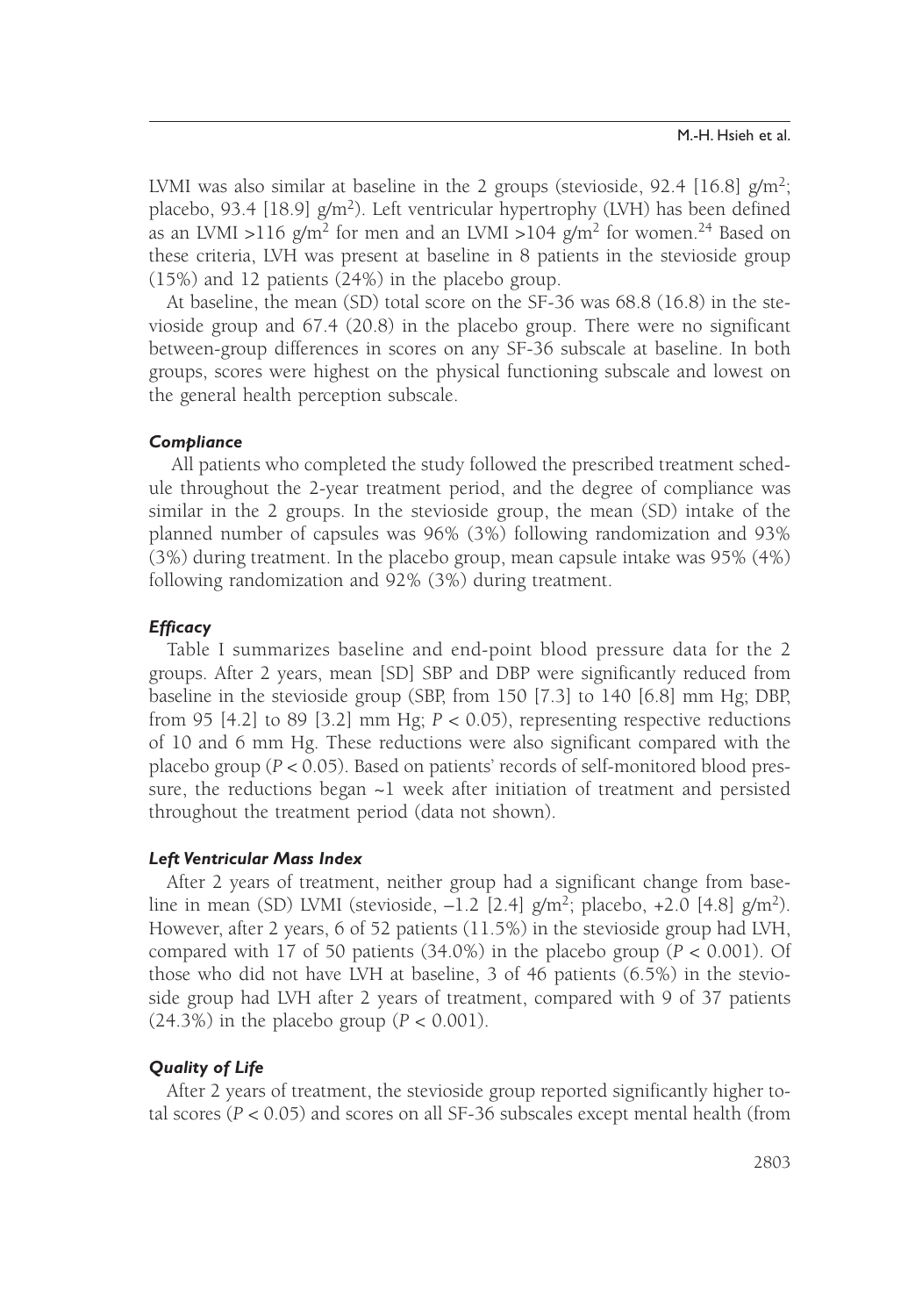$P < 0.001$  to  $P < 0.05$ ) compared with placebo (Table II). The greatest improvements from baseline were seen in scores on the bodily pain and general health perception subscales. No significant changes in any subscale score were reported in the placebo group.

## *Tolerability*

Stevioside was well tolerated. Eight patients in each group reported minor adverse effects, and only 2 in each group discontinued treatment. The types and incidence of adverse effects were similar between the active-treatment and placebo groups (Table III). Shortly after the initiation of treatment, 4 patients in the stevioside group experienced adverse effects (abdominal fullness, myalgia, nausea, and asthenia), but all symptoms disappeared after 1 week of treatment.

There were no significant changes in body weight or biochemical parameters, and the results of laboratory tests were similar in the 2 groups throughout the study. No cardiovascular events or mortality occurred in either group.

## **DISCUSSION**

Achievement of target blood pressure requires high compliance with medication intake, and only ~20% of all hypertensive patients achieve the required level of compliance.<sup>7</sup> Because low compliance remains an important cause of poor blood pressure control,<sup>25</sup> hypertension has been used as a model for understanding

|  |                       |  | Table II. Results of the Medical Outcomes Study 36-Item Short-Form Health Survey. |  |
|--|-----------------------|--|-----------------------------------------------------------------------------------|--|
|  | Values are mean (SD). |  |                                                                                   |  |

|                           | Stevioside ( $n = 82$ ) |                            | Placebo ( $n = 86$ ) |               |
|---------------------------|-------------------------|----------------------------|----------------------|---------------|
|                           | <b>Baseline</b>         | End Point                  | <b>Baseline</b>      | End Point     |
| Total score               | $68.8$ (16.8)           | 78.4 (15.3) <sup>†</sup>   | 67.4(20.8)           | $66.8$ (18.6) |
| Physical functioning      | 84.8 (12.6)             | $92.3(7.2)^{\ddagger}$     | 86.5(14.1)           | 84.6 (12.6)   |
| Role limitation-physical  | 62.8(28.5)              | 83.3 $(12.3)$ <sup>§</sup> | 64.2 (34.7)          | 63.8(30.0)    |
| Bodily pain               | 65.6 (22.8)             | 76.6 (17.6) <sup>†</sup>   | 67.8 (30.7)          | 66.4 (28.3)   |
| General health perception | 57.3 (23.8)             | 79.9 (18.2) §              | 58.4 (27.7)          | 56.5 (25.8)   |
| Vitality                  | 60.5(25.4)              | 72.2 $(10.5)^{\dagger}$    | 60.7(26.0)           | 61.3(23.9)    |
| Social functioning        | $66.2$ (18.6)           | 88.3 $(15.4)$              | 66.7 (19.8)          | $65.8$ (18.3) |
| Role limitation-emotional | 58.1 (27.8)             | 80.6 $(11.5)$ <sup>§</sup> | 59.3 (29.4)          | 58.6 (28.6)   |
| Mental health             | 68.2 (24.5)             | 69.0(25.6)                 | 68.4 (29.2)          | 67.6(28.4)    |

\* Each subscale is scored from 0 (poorest health) to 100 (optimal health).

†*P* < 0.01 versus placebo.

‡*P* < 0.05 versus placebo.

§ *P* < 0.001 versus placebo.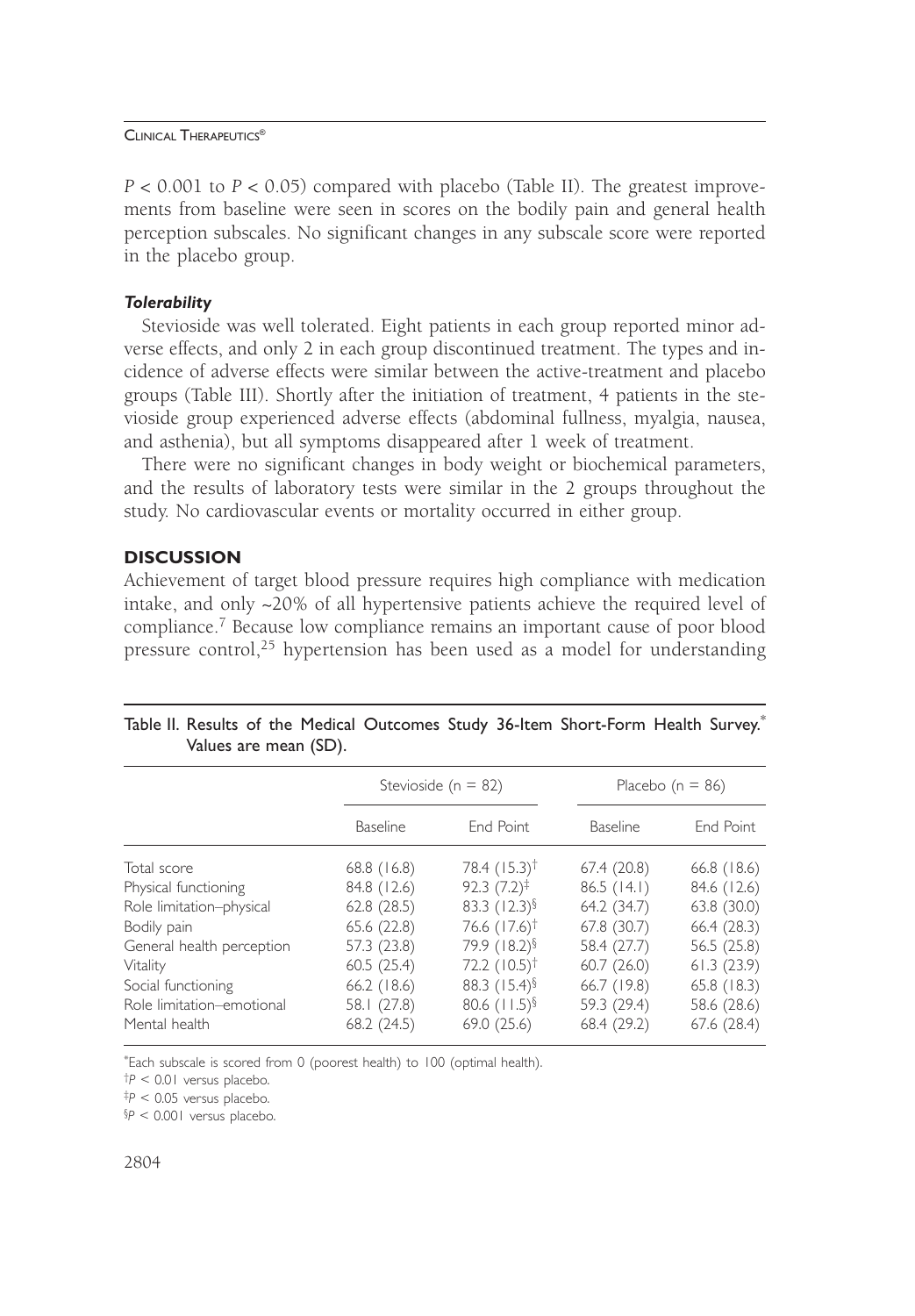| Adverse Effect                                                                      | Stevioside<br>$(n = 85)$ | Placebo<br>$(n = 89)$ |
|-------------------------------------------------------------------------------------|--------------------------|-----------------------|
| Abdominal fullness<br>Nausea<br>Asthenia<br><b>Dizziness</b><br>Headache<br>Myalgia | *                        | $2^*$<br>$2^*$        |

Table III. Adverse effects in the stevioside and placebo groups.

\* This event was of sufficient severity for treatment to be discontinued in 1 patient.

compliance.<sup>26</sup> One of the adverse effects that is known to affect adherence to antihypertensive therapy is sexual dysfunction,  $27-30$  and even the expectation that sexual function will be impaired may discourage a large number of patients from seeking appropriate antihypertensive therapy.<sup>31</sup> In the present study, stevioside was effective in lowering blood pressure and had a positive effect on QOL, as indicated by SF-36 scores and the absence of complaints about sexual function.

Another important reason for poor compliance with antihypertensive regimens is the indefinite duration of therapy,  $31-33$  and one of the goals of antihypertensive therapy is to minimize the adverse impact of this factor on  $QOL$ <sup>34</sup>. The need for multiple medications is an additional complicating factor<sup>26</sup>; the compliance rate decreases as the number of daily medications increases. Previous investigators have found that compliance with antihypertensive medications improved from 59% with a thrice-daily regimen to 86% with a once-daily regimen, and that there was no significant difference in compliance between once- and twice-daily regimens.<sup>35</sup>

Because stevioside has been found to have a short duration of action,  $^{13}$  stevioside capsules were administered 3 times daily in the present study. Despite the thrice-daily regimen, compliance was >90%. The use of alternative or complementary (traditional) medicine is very common in the Chinese population, and adherence to traditional medicines tends to be better. Because patients in this study were told that stevioside is a glycoside purified from a plant, they may have regarded it as a traditional medicine.

The active-treatment group had a significant reduction in blood pressure over the study period  $(P < 0.05)$ . It is noteworthy that blood pressure began to decrease ~1 week after the initiation of stevioside therapy. Although the mechanism underlying stevioside's antihypertensive effect is not fully understood, the antihypertensive response to stevioside appears to occur through a mechanism of calcium-channel antagonism similar to that of verapamil.<sup>36–38</sup> It has been re-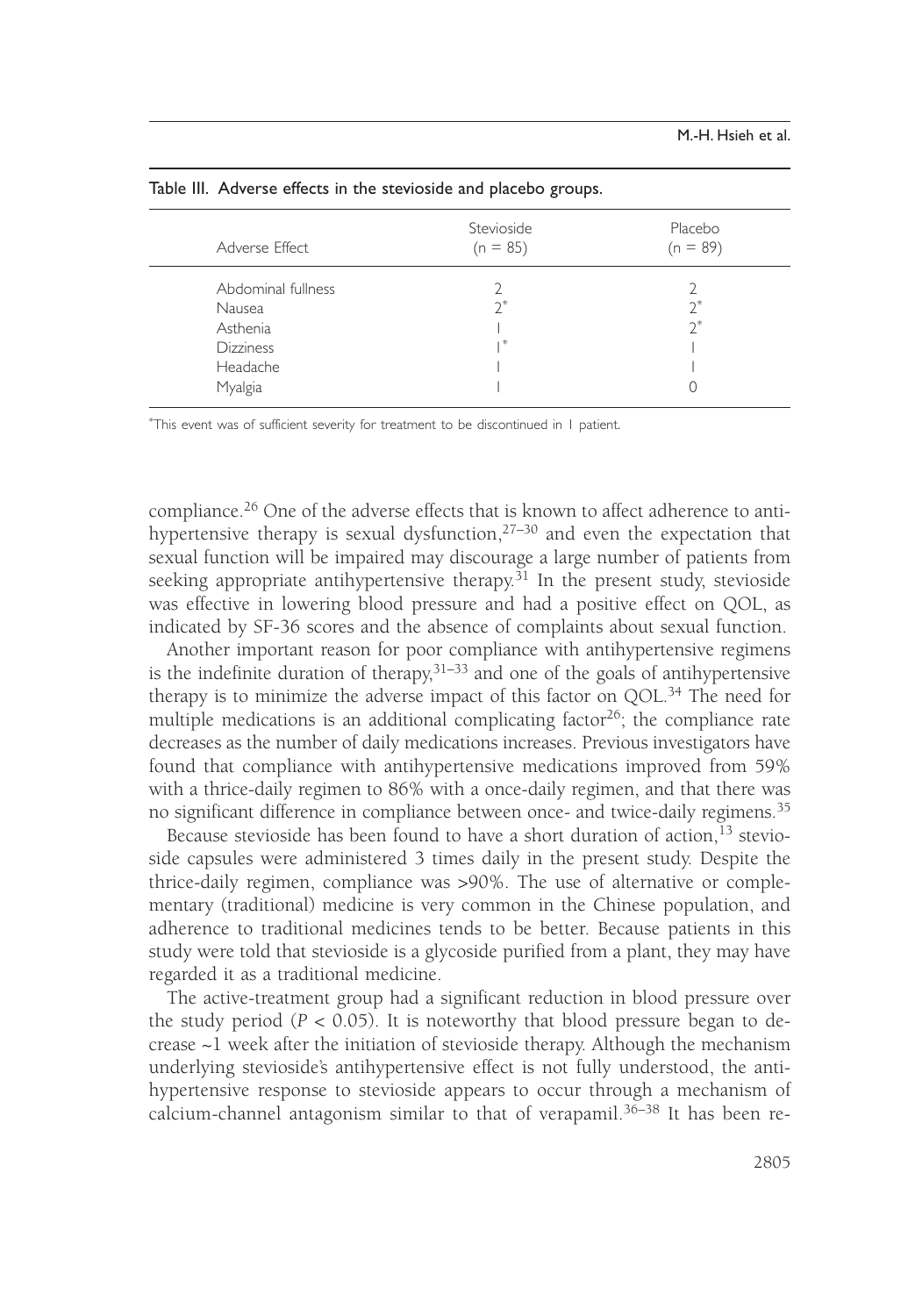ported that stevioside is capable of inhibiting calcium influx in rat smooth muscle cells.39

The tolerability of stevioside was similar to that of placebo in this study. Several studies have examined the effects of various antihypertensive drugs on QOL.<sup>40–44</sup> In the present study, stevioside treatment was associated with significant improvement in QOL. The most marked improvements compared with placebo were seen in scores on 4 domains of the SF-36 (social functioning, general health perception, role limitation–emotional, and role limitation–physical).

## **CONCLUSIONS**

In this 2-year study in Chinese patients with mild hypertension, oral stevioside significantly decreased SBP and DBP compared with placebo. QOL was improved, and no significant adverse effects were noted.

## **REFERENCES**

- 1. Kannel WB, Belanger AJ. Epidemiology of heart failure. *Am Heart J.* 1991;121:951–957.
- 2. Klag MJ, Whelton PK, Randall BL, et al. Blood pressure and end-stage renal disease in men. *N Engl J Med.* 1996;334:13–18.
- 3. MacMahon S, Peto R, Cutler J, et al. Blood pressure, stroke, and coronary heart disease. Part 1. Prolonged differences in blood pressure: Prospective observational studies corrected for the regression dilution bias. *Lancet.* 1990;335;765–774.
- 4. Stamler J, Stamler R, Neaton JD. Blood pressure, systolic and diastolic, and cardiovascular risks. US population data. *Arch Intern Med.* 1993;153:598–615.
- 5. The 1988 report of the Joint National Committee on Detection, Evaluation, and Treatment of High Blood Pressure. *Arch Intern Med.* 1988;148:1023–1038.
- 6. Collins R, Peto R, MacMahon S, et al. Blood pressure, stroke, and coronary heart disease. Part 2. Short-term reductions in blood pressure: Overview of randomised drug trials in their epidemiological context. *Lancet.* 1990;335:827–838.
- 7. The sixth report of the Joint National Committee on Prevention, Detection, Evaluation, and Treatment of High Blood Pressure. *Arch Intern Med.* 1997;157:2413–2446.
- 8. Bulpitt CJ. Quality of life in antihypertensive patients. In: Amery A, ed. *Hypertensive Cardiovascular Disease: Pathophysiology and Treatment.* Boston: Kluwer Publishers; 1982:929–948.
- 9. Najman JM, Levine S. Evaluating the impact of medical care and technologies on the quality of life: A review and critique. *Soc Sci Med.* 1981;15:107–115.
- 10. Melis MS, Sainati AR. Participation of prostaglandins in the effect of stevioside on rat renal function and arterial pressure. *Bras J Med Biol Res.* 1991;24:1269–1276.
- 11. Melis MS, Macial RE, Sainati AR. Effects of indomethacin on the action of stevioside on mean arterial pressure and on renal function in rats. *IRCS Med Sci.* 1985;13:1230–1231.
- 12. Boeckh EMA, Humboldt G. Cardio-circulatory effects of total water extract in normal individuals and of stevioside in rats [in Portuguese]. *Cienc Cultura.* 1981;32:208–210.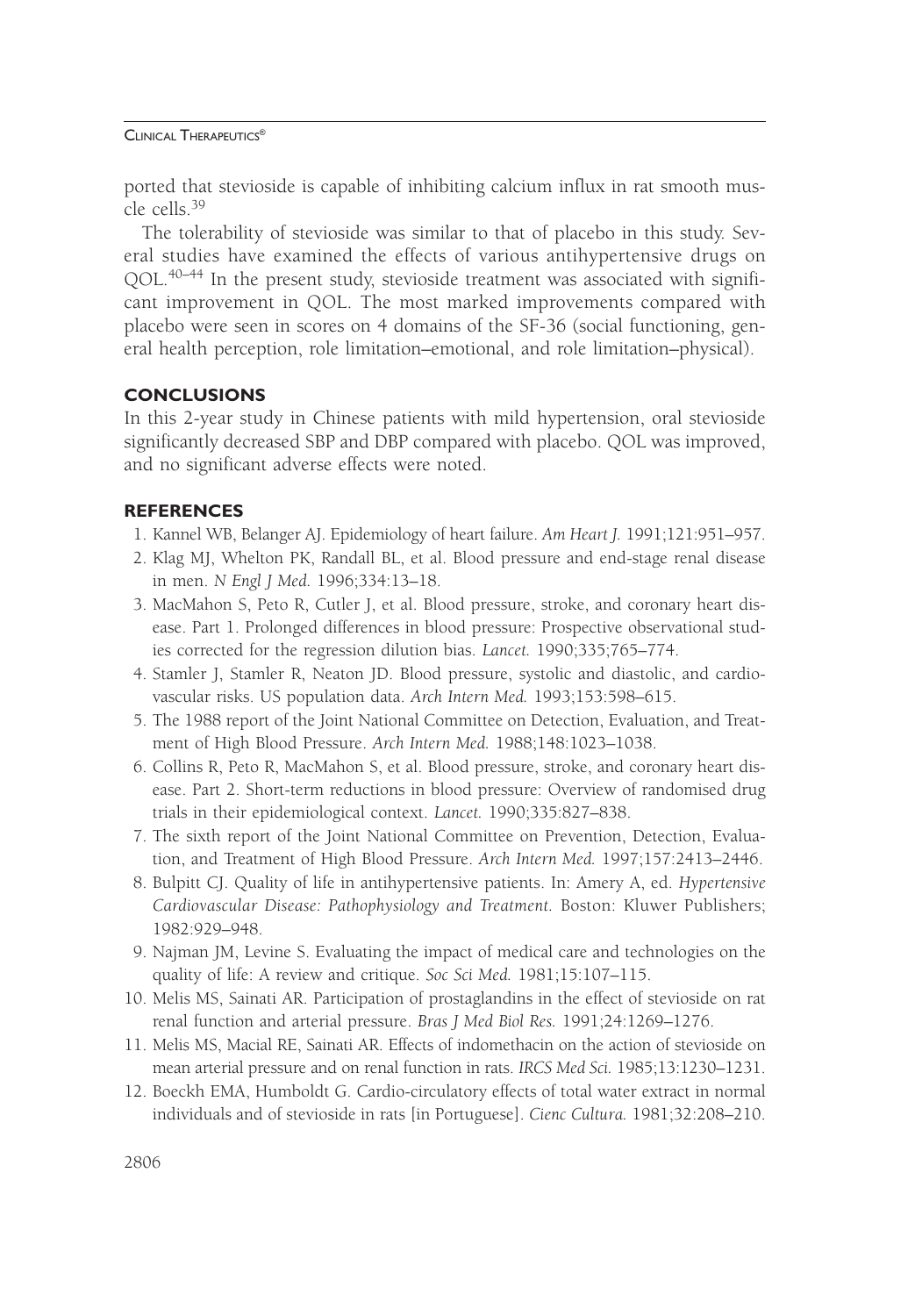- 13. Chan P, Xu DY, Liu JC, et al. The effect of stevioside on blood pressure and plasma catecholamines in spontaneously hypertensive rats. *Life Sci.* 1998;63:1679–1684.
- 14. Kao PF, Hsu YH, Lee CN, et al. Hypotensive effect of intravenous stevioside in conscious and anesthetized animals. *N Taipei J Med.* 2001;3:176–181.
- 15. Hsu YH, Liu JC, Kao PF, et al. Antihypertensive effect of stevioside in different strains of hypertensive rats. *Zhonghua Yi Xue Za Zhi (Taipei).* 2002;65:1–6.
- 16. Chan P, Tomlinson B, Chen YJ, et al. A double-blind placebo-controlled study of the effectiveness and tolerability of oral stevioside in human hypertension. *Br J Clin Pharmacol.* 2000;50:215–220.
- 17. Guidelines Subcommittee. 1999 World Health Organization–International Society for Hypertension Guidelines for the Management of Hypertension. *J Hypertens.* 1999;17: 151–183.
- 18. Frohlich ED, Grim C, Labarthe DR, et al. Report of a special task force appointed by the steering committee, American Heart Association: Recommendations for human blood pressure determinations by sphygmomanometers. *Hypertension.* 1988;11:209A–222A.
- 19. Devereux RB, Reichek N. Echocardiographic determination of left ventricular mass in man. Anatomic validation of the method. *Circulation.* 1977;55:613–618.
- 20. Ware JE Jr, Sherbourne CD. The MOS 36-Item Short-Form Health Survey (SF-36). I. Conceptual framework and item selection. *Med Care.* 1992;30:473–483.
- 21. McHorney CA, Ware JE Jr, Raczek AE. The MOS 36-Item Short-Form Health Survey (SF-36): II. Psychometric and clinical tests of validity in measuring physical and mental health constructs. *Med Care.* 1993;31:247–263.
- 22. Dupuy HJ. The Psychological General Well-Being (PGWB) Index. In: Wenger NK, Mattson ME, Furberg CD, Elinson J, eds. *Assessment of Quality of Life in Clinical Trials of Cardiovascular Therapies.* New York: Le Jacq Publishing; 1984:170–183.
- 23. Black HR, Elliott WJ, Weber MA, et al. One-year study of felodipine or placebo for stage I isolated systolic hypertension. *Hypertension.* 2001;38:1118–1123.
- 24. Devereux RB, Dahlof B, Levy D, Pfeffer MA. Comparison of enalapril versus nifedipine to decrease left ventricular hypertrophy in systemic hypertension (the PRESERVE trial). *Am J Cardiol.* 1996;78:61–65.
- 25. Haynes RB. Determinants of compliance: The disease and the mechanics of treatment. In: Haynes PB, Taylor DW, Sackett DL, eds. *Compliance in Health Care.* Baltimore: Johns Hopkins University Press; 1979:49–62.
- 26. Sharkness CM, Snow DA. The patient's view of hypertension and compliance. *Am J Prev Med.* 1992;8:141–146.
- 27. Smith PJ, Talbert RL. Sexual dysfunction with antihypertensive and antipsychotic agents. *Clin Pharm.* 1986;5:373–384.
- 28. Stevenson JG, Umstead GS. Sexual dysfunction due to antihypertensive agents. *Drug Intell Clin Pharmacol.* 1984;18:113–121.
- 29. Trimmer E. Sex problems in practice. Iatrogenic sex problems. *Br Med J (Clin Res Ed).* 1981;283:953–955.